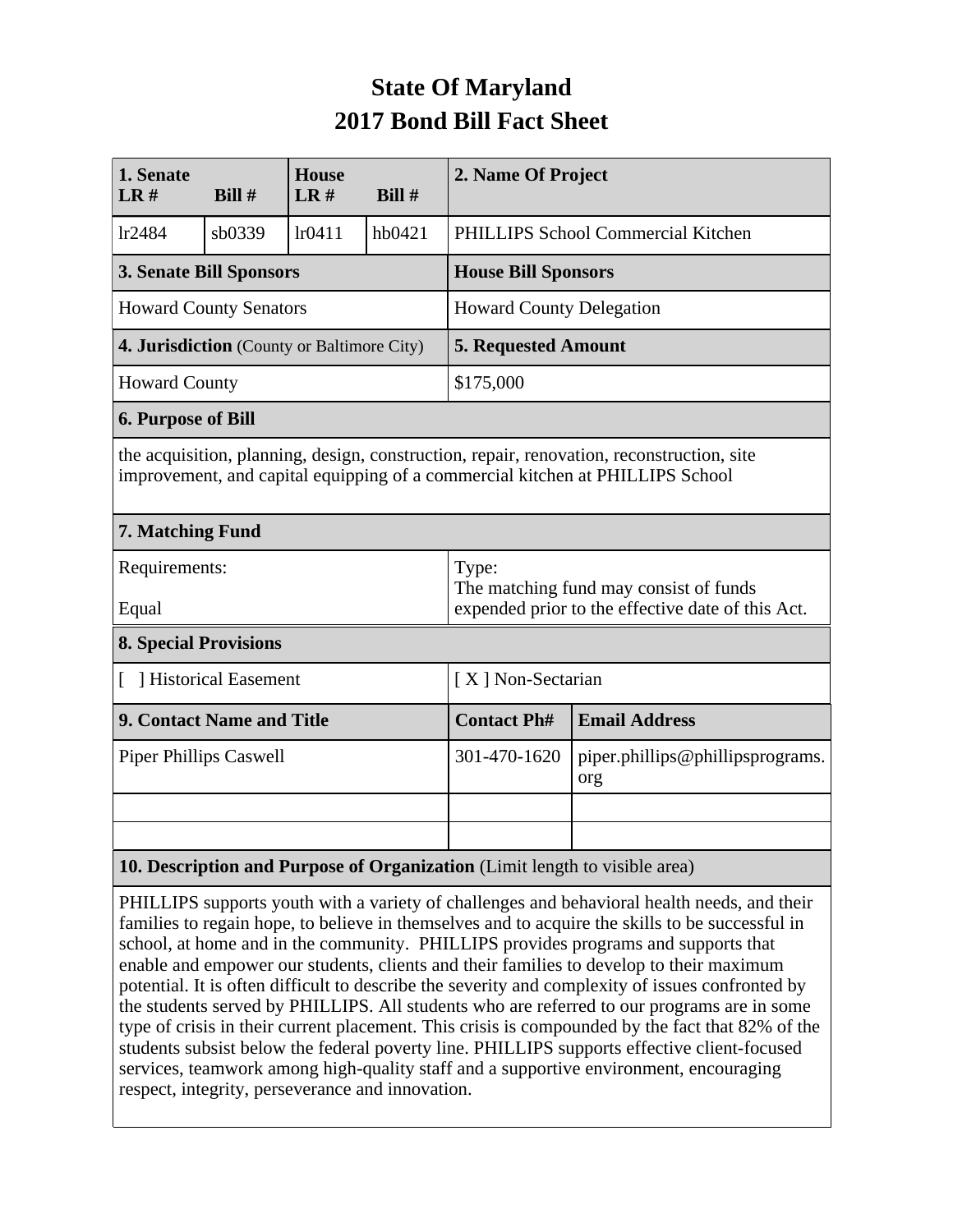## **11. Description and Purpose of Project** (Limit length to visible area)

The purpose of the project is for the design, renovation, construction, site improvement and capital equipping of a commercial kitchen at our Laurel School. The commercial kitchen will house a Career and Technical Education initiative for high school students with disabilities. The work training program will focus on culinary arts and food service management. The commercial kitchen will provide opportunities for youth to thrive through hands on experiences building technical work skills, essential soft work skills such as problem solving and teamwork, as well as lead to industry certification. This program also addresses healthy food choices and impacts food insecurity faced by many students. Upon completion of the program students will be college and career ready. PHILLIPS Programs will work with community partners to provide for employment and/or post-secondary education upon completion of the program.

*Round all amounts to the nearest \$1,000. The totals in Items 12 (Estimated Capital Costs) and 13 (Proposed Funding Sources) must match. The proposed funding sources must not include the value of real property unless an equivalent value is shown under Estimated Capital Costs.*

| <b>12. Estimated Capital Costs</b>                                     |           |  |  |  |  |
|------------------------------------------------------------------------|-----------|--|--|--|--|
| <b>Acquisition</b>                                                     | \$0       |  |  |  |  |
| <b>Design</b>                                                          | \$68,000  |  |  |  |  |
| <b>Construction</b>                                                    | \$495,000 |  |  |  |  |
| <b>Equipment</b>                                                       | \$115,000 |  |  |  |  |
| <b>Total</b>                                                           | \$678,000 |  |  |  |  |
| 13. Proposed Funding Sources - (List all funding sources and amounts.) |           |  |  |  |  |
| <b>Bond Bill</b>                                                       | \$175,000 |  |  |  |  |
| PHILIPS 21st Annual Gala (May 2016)                                    | \$150,000 |  |  |  |  |
| Lincolnia Educational Foundation                                       | \$75,000  |  |  |  |  |
| <b>AIMS</b> Foundation                                                 | \$24,000  |  |  |  |  |
| PHILLIPS 22nd Annual Gala (May 2017)                                   | \$150,000 |  |  |  |  |
| <b>Walton Foundation</b>                                               | \$104,000 |  |  |  |  |
|                                                                        |           |  |  |  |  |
|                                                                        |           |  |  |  |  |
|                                                                        |           |  |  |  |  |
|                                                                        |           |  |  |  |  |
|                                                                        |           |  |  |  |  |
| <b>Total</b>                                                           | \$678,000 |  |  |  |  |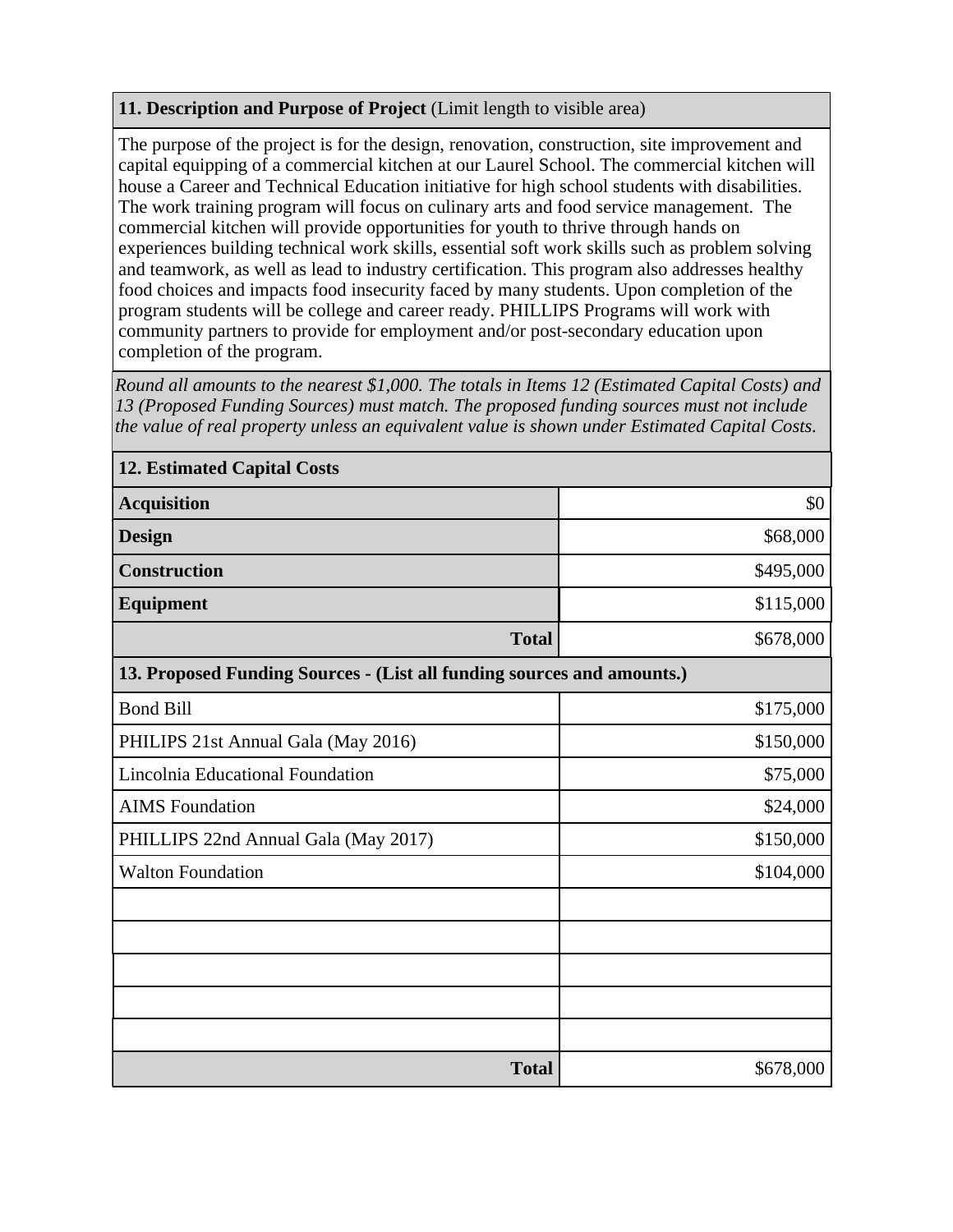| 14. Project Schedule (Enter a date or one of the following in each box. N/A, TBD or Complete) |  |  |                                   |                                                                                  |                                                                                |                                        |                   |                                                                                              |  |
|-----------------------------------------------------------------------------------------------|--|--|-----------------------------------|----------------------------------------------------------------------------------|--------------------------------------------------------------------------------|----------------------------------------|-------------------|----------------------------------------------------------------------------------------------|--|
| <b>Begin Design</b>                                                                           |  |  |                                   | <b>Complete Design</b>                                                           |                                                                                | <b>Begin Construction</b>              |                   | <b>Complete Construction</b>                                                                 |  |
| January 2017<br>Completed                                                                     |  |  |                                   |                                                                                  |                                                                                | May 2017                               |                   | August 2017                                                                                  |  |
| <b>15. Total Private Funds</b><br>and Pledges Raised                                          |  |  |                                   | 16. Current Number of<br><b>People Served Annually at</b><br><b>Project Site</b> |                                                                                |                                        |                   | 17. Number of People to be<br><b>Served Annually After the</b><br><b>Project is Complete</b> |  |
| 225000.00                                                                                     |  |  | 70                                |                                                                                  |                                                                                |                                        | 89                |                                                                                              |  |
| 18. Other State Capital Grants to Recipients in the Past 15 Years                             |  |  |                                   |                                                                                  |                                                                                |                                        |                   |                                                                                              |  |
| <b>Legislative Session</b>                                                                    |  |  |                                   | <b>Amount</b>                                                                    |                                                                                | <b>Purpose</b>                         |                   |                                                                                              |  |
| None                                                                                          |  |  |                                   |                                                                                  |                                                                                |                                        |                   |                                                                                              |  |
|                                                                                               |  |  |                                   |                                                                                  |                                                                                |                                        |                   |                                                                                              |  |
|                                                                                               |  |  |                                   |                                                                                  |                                                                                |                                        |                   |                                                                                              |  |
| 19. Legal Name and Address of Grantee                                                         |  |  |                                   |                                                                                  |                                                                                | <b>Project Address (If Different)</b>  |                   |                                                                                              |  |
| <b>PHILLIPS Programs</b><br>7010 Braddock Road<br>Annandale, VA 22003                         |  |  |                                   |                                                                                  | PHILLIPS School ~ Laurel<br>8920 Whiskey Bottom Road<br>Laurel, Maryland 20723 |                                        |                   |                                                                                              |  |
| 20. Legislative District in<br><b>Which Project is Located</b>                                |  |  |                                   | 13 - Howard County                                                               |                                                                                |                                        |                   |                                                                                              |  |
| 21. Legal Status of Grantee (Please Check One)                                                |  |  |                                   |                                                                                  |                                                                                |                                        |                   |                                                                                              |  |
| <b>Local Govt.</b>                                                                            |  |  | <b>For Profit</b>                 |                                                                                  | <b>Non Profit</b>                                                              |                                        | Federal           |                                                                                              |  |
| $\begin{bmatrix} 1 \end{bmatrix}$                                                             |  |  | $\begin{bmatrix} 1 \end{bmatrix}$ |                                                                                  | [X]                                                                            |                                        | $\lceil \ \rceil$ |                                                                                              |  |
| 22. Grantee Legal Representative                                                              |  |  |                                   |                                                                                  |                                                                                | 23. If Match Includes Real Property:   |                   |                                                                                              |  |
| Adam Walsh<br>Name:                                                                           |  |  |                                   |                                                                                  | <b>Has An Appraisal</b><br><b>Been Done?</b>                                   |                                        | Yes/No            |                                                                                              |  |
| <b>Phone:</b><br>202-828-3522                                                                 |  |  |                                   |                                                                                  | N <sub>o</sub>                                                                 |                                        |                   |                                                                                              |  |
| <b>Address:</b>                                                                               |  |  |                                   |                                                                                  |                                                                                | If Yes, List Appraisal Dates and Value |                   |                                                                                              |  |
| Seyfarth Shaw<br>975 F Street, NW<br>Washington, D.C. 20004                                   |  |  |                                   |                                                                                  |                                                                                |                                        |                   |                                                                                              |  |
|                                                                                               |  |  |                                   |                                                                                  |                                                                                |                                        |                   |                                                                                              |  |
|                                                                                               |  |  |                                   |                                                                                  |                                                                                |                                        |                   |                                                                                              |  |
|                                                                                               |  |  |                                   |                                                                                  |                                                                                |                                        |                   |                                                                                              |  |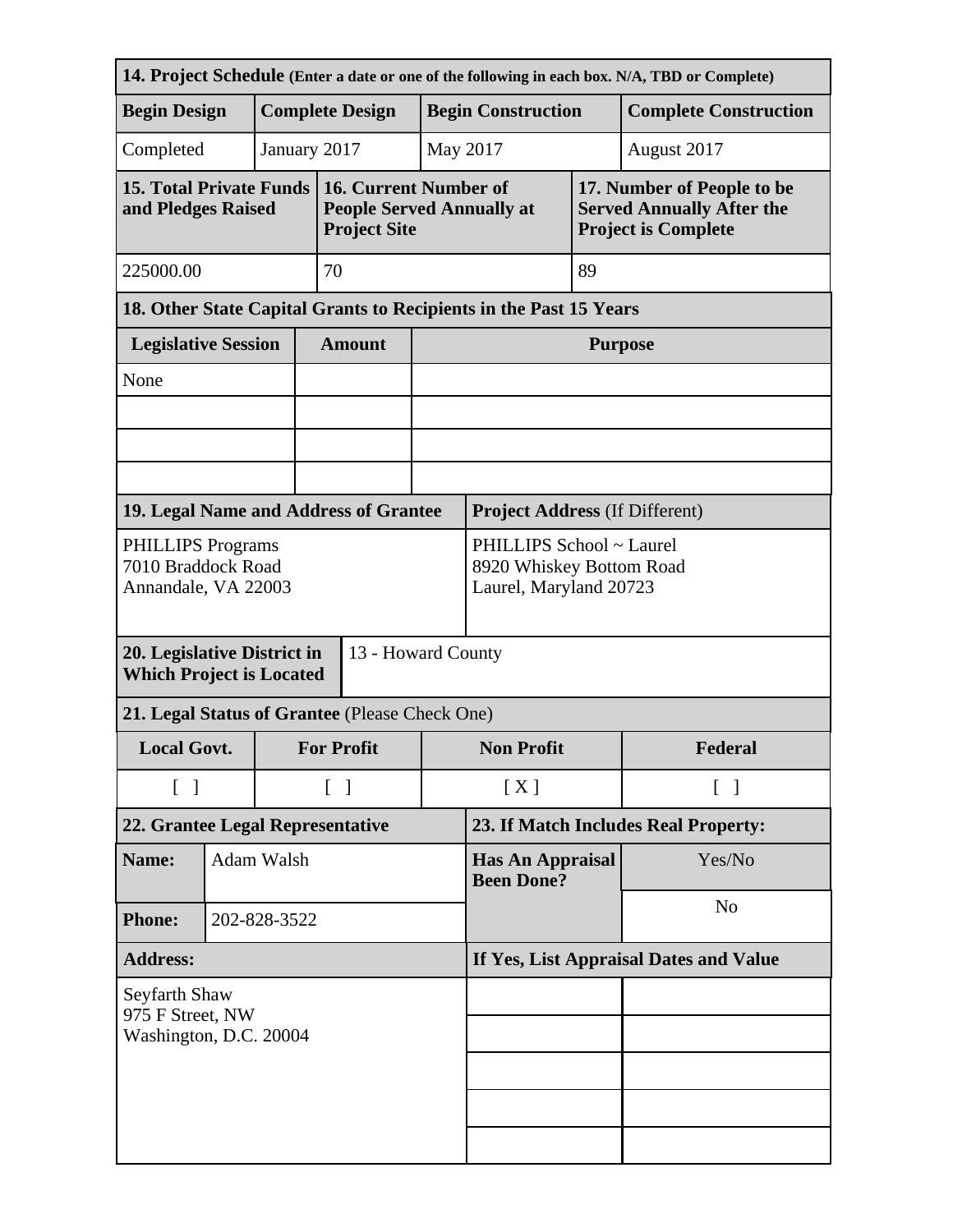| 24. Impact of Project on Staffing and Operating Cost at Project Site |                                                                                      |                                           |                                    |                                             |  |  |  |  |
|----------------------------------------------------------------------|--------------------------------------------------------------------------------------|-------------------------------------------|------------------------------------|---------------------------------------------|--|--|--|--|
| Current # of<br><b>Employees</b>                                     | Projected # of<br><b>Employees</b>                                                   | <b>Current Operating</b><br><b>Budget</b> |                                    | <b>Projected Operating</b><br><b>Budget</b> |  |  |  |  |
| 55                                                                   | 5                                                                                    | 3700000.00                                | 3900000.00                         |                                             |  |  |  |  |
|                                                                      | 25. Ownership of Property (Info Requested by Treasurer's Office for bond purposes)   |                                           |                                    |                                             |  |  |  |  |
|                                                                      | A. Will the grantee own or lease (pick one) the property to be improved?             |                                           | Own                                |                                             |  |  |  |  |
|                                                                      | B. If owned, does the grantee plan to sell within 15 years?                          |                                           | N <sub>o</sub>                     |                                             |  |  |  |  |
|                                                                      | C. Does the grantee intend to lease any portion of the property to others?           |                                           |                                    |                                             |  |  |  |  |
|                                                                      | D. If property is owned by grantee any space is to be leased, provide the following: |                                           |                                    |                                             |  |  |  |  |
|                                                                      | <b>Lessee</b>                                                                        | <b>Terms</b> of<br>Lease                  | Cost<br><b>Covered</b><br>by Lease | <b>Square</b><br>Footage<br><b>Leased</b>   |  |  |  |  |
|                                                                      |                                                                                      |                                           |                                    |                                             |  |  |  |  |
|                                                                      |                                                                                      |                                           |                                    |                                             |  |  |  |  |
|                                                                      |                                                                                      |                                           |                                    |                                             |  |  |  |  |
|                                                                      |                                                                                      |                                           |                                    |                                             |  |  |  |  |
|                                                                      |                                                                                      |                                           |                                    |                                             |  |  |  |  |
|                                                                      |                                                                                      |                                           |                                    |                                             |  |  |  |  |
|                                                                      | E. If property is leased by grantee - Provide the following:                         |                                           |                                    |                                             |  |  |  |  |
|                                                                      | <b>Name of Leaser</b>                                                                | Length of<br>Lease                        | <b>Options to Renew</b>            |                                             |  |  |  |  |
|                                                                      |                                                                                      |                                           |                                    |                                             |  |  |  |  |
|                                                                      |                                                                                      |                                           |                                    |                                             |  |  |  |  |
|                                                                      |                                                                                      |                                           |                                    |                                             |  |  |  |  |
|                                                                      |                                                                                      |                                           |                                    |                                             |  |  |  |  |
|                                                                      |                                                                                      |                                           |                                    |                                             |  |  |  |  |
|                                                                      |                                                                                      |                                           |                                    |                                             |  |  |  |  |
| <b>26. Building Square Footage:</b>                                  |                                                                                      |                                           |                                    |                                             |  |  |  |  |
| <b>Current Space GSF</b>                                             |                                                                                      | 4480                                      |                                    |                                             |  |  |  |  |
| <b>Space to be Renovated GSF</b>                                     |                                                                                      | 4480                                      |                                    |                                             |  |  |  |  |
| <b>New GSF</b>                                                       |                                                                                      |                                           | 4480                               |                                             |  |  |  |  |